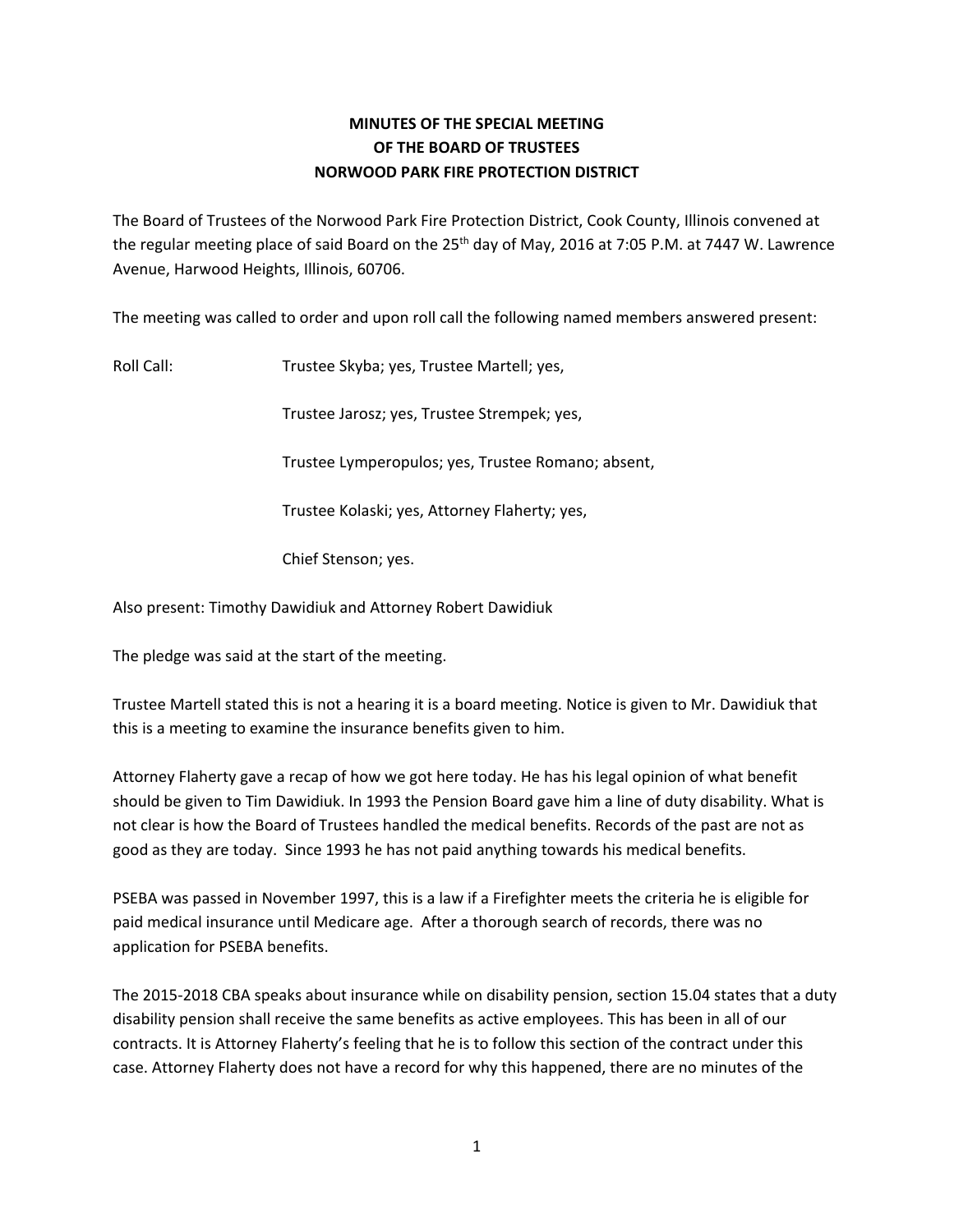board voting on this. Tim Dawidiuk was an active firefighter when there was no contract, but they were in negotiations for their first contract at the time of his injury.

Discussion on catastrophic injury and what qualifies it as that, and that it needs to be in a response to an emergency. There is no previous court ruling with this exact example.

Discussion on other incidents that compare to this injury and the court cases that were ruled on.

Trustee Martell asked what other settlements there were on past insurance benefits. Attorney Flaherty stated there is a statute of limitation on going after back pay and wouldn't suggest going back a long way.

# **COMMUNICATION WITH AUDIENCE** (Public Participation)

A motion was made by Trustee Skyba and seconded by Trustee Kolaski to suspend the rules to permit visitors to be recognized. The Board retains the right to refuse to recognize any individual if they feel their comments are not relevant or to "put them off", if they exceed their time allotment. After all have had an opportunity to address the Board, the President moves the rules be reinstated, and the Board will proceed with meeting.

### AYES: 6 NAY: 0 MOTION CARRIED

Attorney Robert Dawidiuk explained his brother and family history in Norridge. He explained his position on how he views the law. Tim was not looking for a way out of his job and for the years he did work received positive evaluations. Speaking of the accident, Tim was in the back of an ambulance that was stopped, when a squad car rear ended the ambulance going between 25-35mph. Three patients were transported to the hospital including Tim. Attorney Dawidiuk states that Tim had back pain and numbness in his legs and was diagnosed with a spinal injury. Tim was then sent to 3 doctors who all said he had a back injury and is totally disabled. There were follow ups with doctors every year that all agreed he was still disabled. He was awarded his line of duty disability in 1992 and the department has been paying 100% of his insurance sent then.

He has asked 3 times why the department is changing their position and what was told to him is not what he was hearing tonight.

Trustee Martell stated that there has not been a decision made.

Attorney Dawidiuk stated that there was no PSEBA law at the time and it was more of an active duty standard. There is case law awarding this benefit of 100% premium paid if someone is awarded a line of duty pension. Discussion on the PSEBA law definition saying it needed to be lights and sirens in a response to an emergency. He was injured by an unlawful act when a car rear-ended him going 25 miles per hour. The case law that Shawn discussed does not show the situation Tim was in. Buffalo Grove had a police officer who was in a squad and was rear-ended while stopped. Buffalo Grove did not agree to pay 100% insurance so the officer appealed to the circuit court who awarded him 100%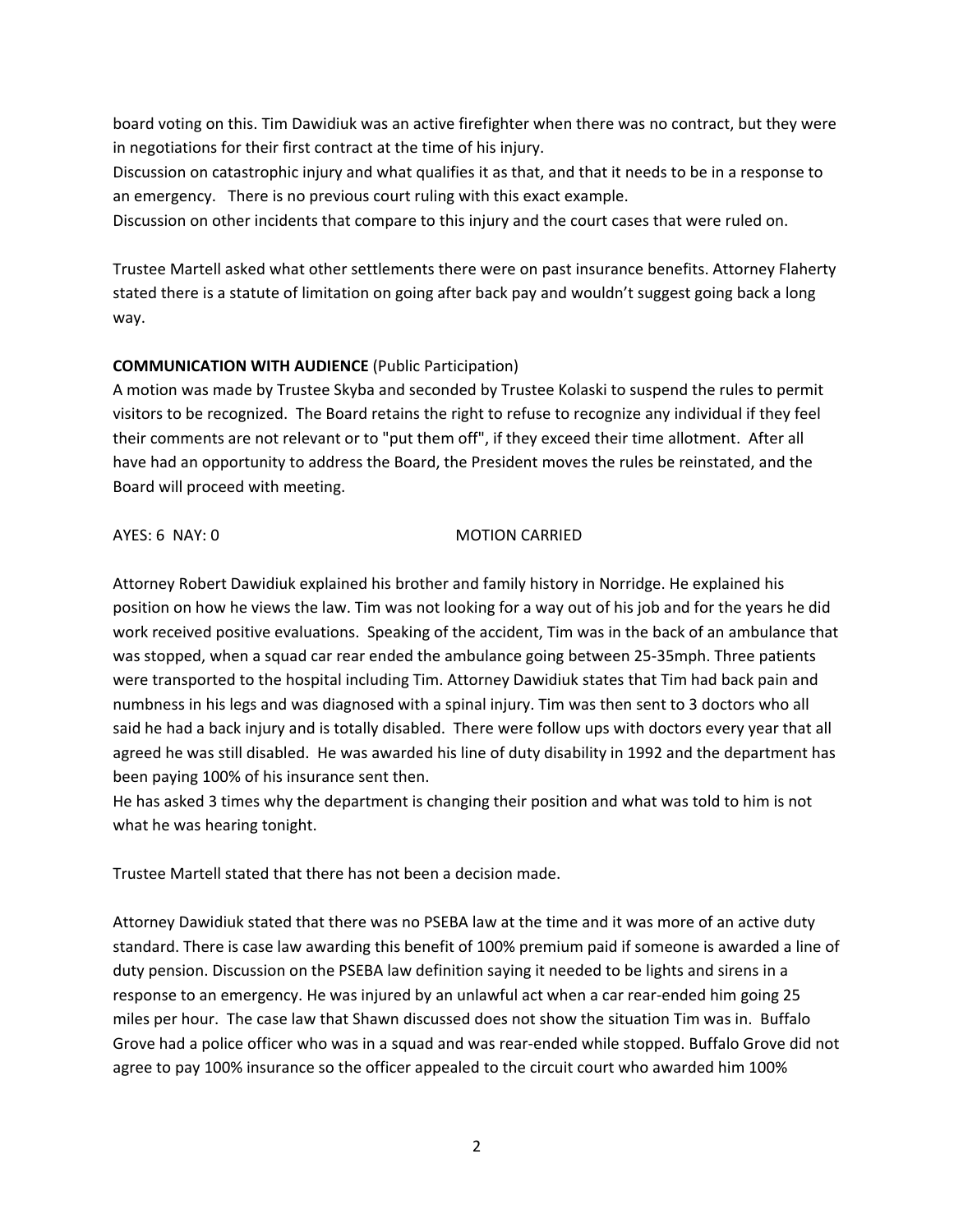insurance. Buffalo Grove still did not agree with the ruling and appealed to the appellate court who agreed with the circuit court.

In 1997 you waved your right to have benefits changed, or you feel that Tim should have filed an application to try and qualify for the new law. There are three different theories there are reasons why this should not be happening.

He asked for list of firefighters who are on disability, Gary Beer went out on disability like Tim did pre-PSEBA and the reason that Gary Beer is still receiving 100% benefits is that he was hurt at a fire or emergency. It was decided that he should be awarded this benefit as should Tim since they were both done pre 1997, there was no PSEBA law to follow. You have established this policy by allowing Gary to have benefits. By allowing Gary to have them and not Tim I question if it is discriminatory.

Attorney Dawidiuk is questioning why the board feels this should be happening, he gave a run-down of Tim's medical history since this accident occurred. He wants the board to know that Tim is not having an advantage by being on disability and would ask for the board to uphold the decision of continuing to pay 100% for benefits. Trustee Lymperopulos questioned if there was a patient in the ambulance.

Attorney Flaherty stated that he wanted to point out that there is no sandbagging. He states that he will defend what the board agrees to do. There is good faith in trying to come to a decision.

Trustee Jarosz asked if being rear ended is considered an unlawful act. Discussion on if someone got a ticket and if it is or not an unlawful act. Trustee Lymperopulos stated that he is looking at it open minded, how would it be if he was standing outside the ambulance? Would he be any less entitled because he did not have lights and sirens? Discussion on test cases.

Attorney Dawidiuk stated that he will not let this go because he feels that his brother is right and he should be awarded this.

Attorney Flaherty discussed some PSEBA cases. He stated that they have not addressed Gary Beer yet and they will possibly revisit it.

Trustee Martell asked Chief if there was any motions or letters stating that he would be awarded this benefit. The chief stated there is nothing that has been found. Trustee Martell stated that at the time of injury that the benefit was what the benefit was which was a 100% benefit for active firefighters. When the contract changed and firefighters had to start paying, the men on disability should have started paying.

Trustee Skyba stated that the spirit of the contract was to award the disabled firefighter what the active firefighters were getting.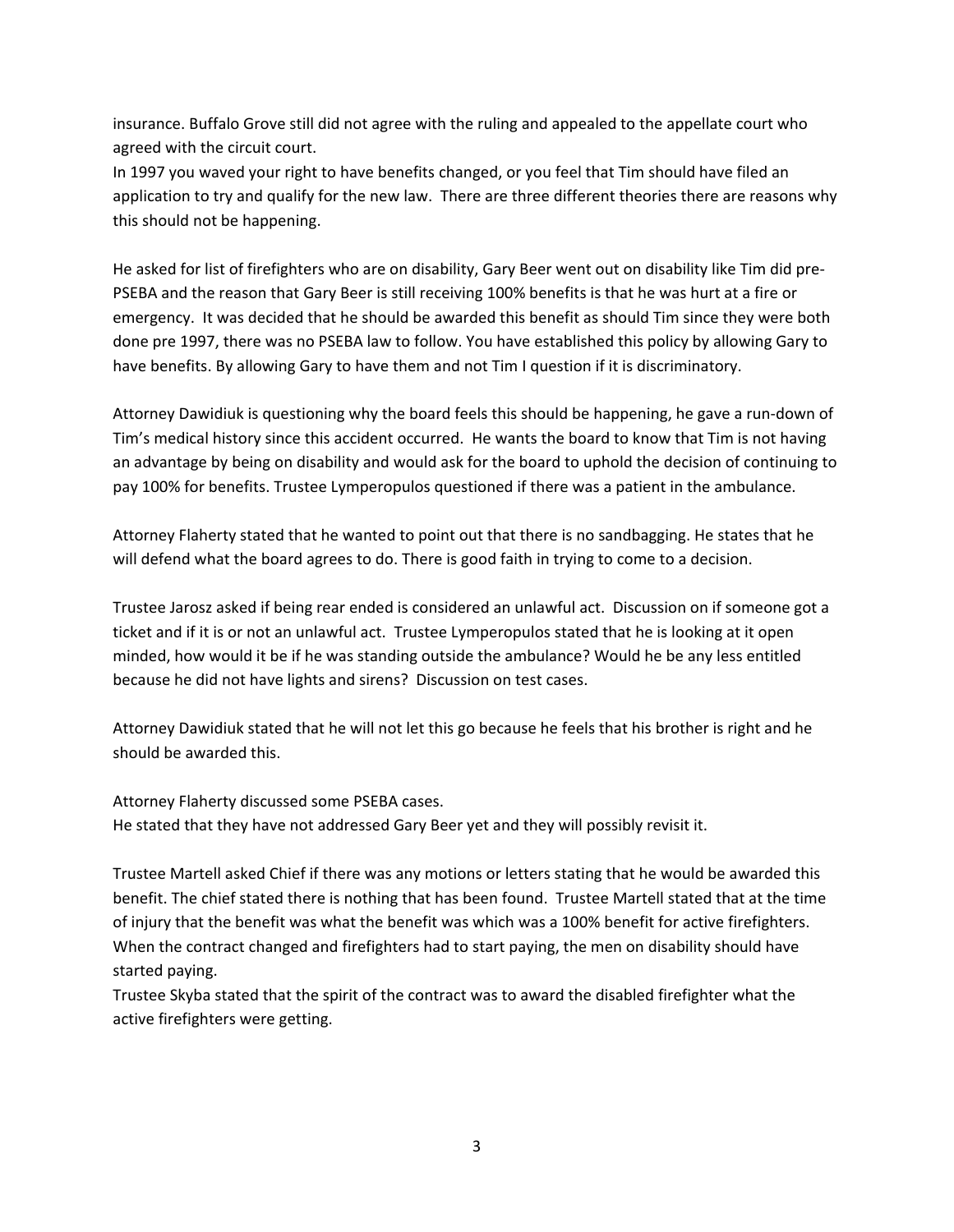# **New Business:**

Motion by Trustee Strempek and seconded by Trustee Lymperopulos to go into Closed Session for the appointment, employment, compensation, discipline, performance, or dismissal of specific employee (5 ILCS 120/2(c)(1) and Litigation (5 ILCS 120/2(c)(11)).

| Roll Call:                                                                                                                    | Trustee Kolaski; yes, Trustee Strempek; yes,       |
|-------------------------------------------------------------------------------------------------------------------------------|----------------------------------------------------|
|                                                                                                                               | Trustee Romano; absent, Trustee Lymperopulos; yes, |
|                                                                                                                               | Trustee Skyba; yes, Trustee Jarosz; yes,           |
|                                                                                                                               | Trustee Martell; yes.                              |
| AYES: 6 NAY: 0                                                                                                                | <b>MOTION CARRIED</b>                              |
| Went into Closed Session at 8:19 pm                                                                                           |                                                    |
| Return to open session at 9:12. No votes taken. No decisions made.                                                            |                                                    |
| Roll Call:                                                                                                                    | Trustee Skyba; yes, Trustee Martell; yes,          |
|                                                                                                                               | Trustee Jarosz; yes, Trustee Strempek; yes,        |
|                                                                                                                               | Trustee Lymperopulos; yes, Trustee Romano; absent, |
|                                                                                                                               | Trustee Kolaski; yes, Attorney Flaherty, yes,      |
|                                                                                                                               | Chief Stenson; yes.                                |
| Motion by Trustee Lymperopulos and seconded by Trustee Kolaski to table taking action on Tim<br>Dawidiuks insurance benefits. |                                                    |
| Roll Call:                                                                                                                    | Trustee Kolaski; yes, Trustee Strempek; yes,       |

Trustee Romano; absent, Trustee Lymperopulos; yes,

Trustee Skyba; yes, Trustee Jarosz; yes,

Trustee Martell; yes.